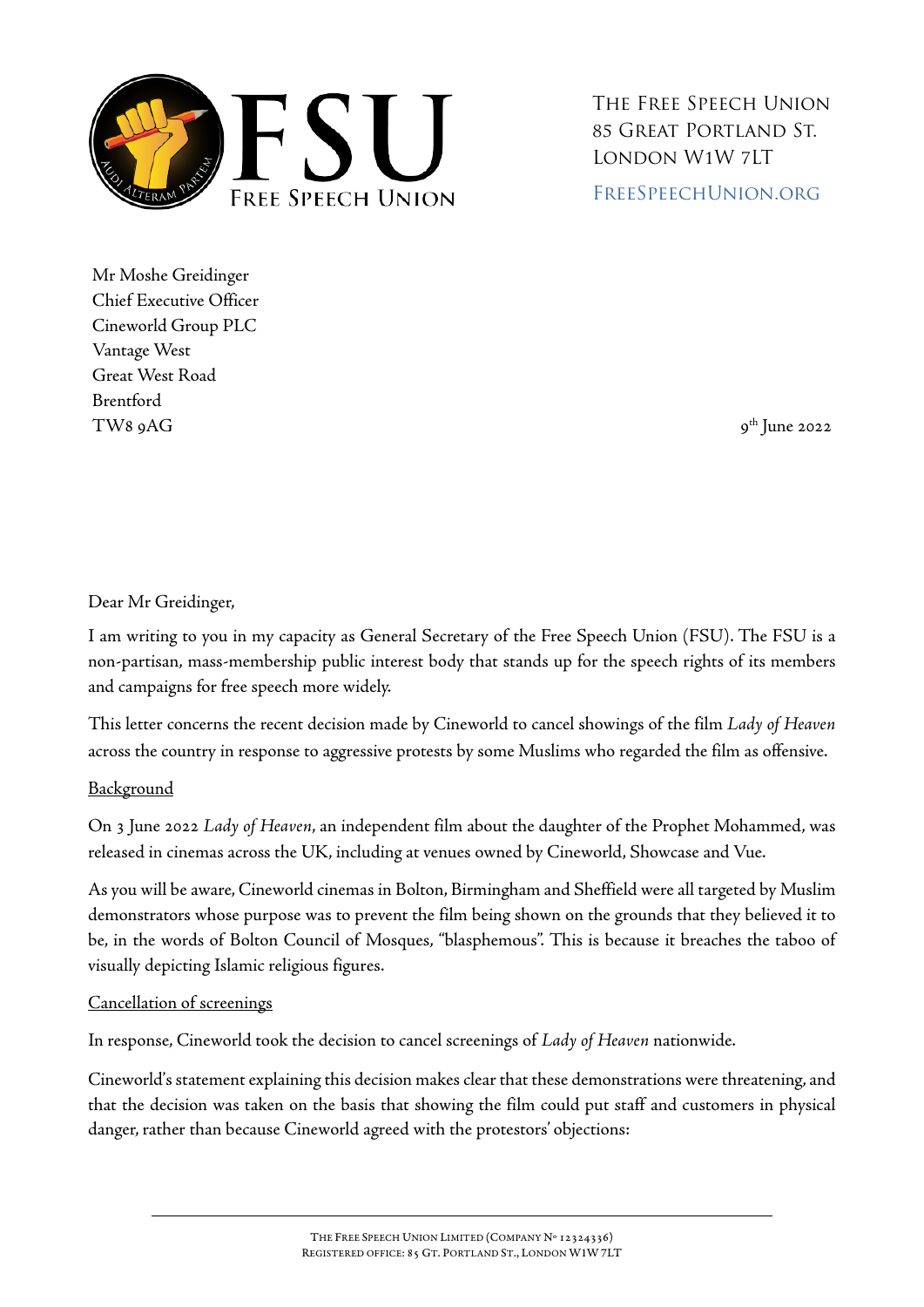Due to recent incidents related to screenings of *The Lady of Heaven*, we have made the decision to cancel upcoming screenings of the film nationwide to ensure the safety of our staff and customers. $1$ 

In light of your concerns, would it not have been better to ask the local police to protect your staff, as well as any customers wanting to see the film, rather than simply withdrawing it from all your cinemas?

Instead, Cineworld has bowed to the demands of a small group of religious extremists, depriving your customers of their right to see this film for themselves and make up their own minds about its contents.

Your decision also created a regrettable precedent. Shortly after Cineworld cancelled all showings of the film, Showcase followed suit. The producer of the film, Malik Shlibak, has also received death threats in the wake of the cancellations.<sup>[2](#page-1-1)</sup>

Only Vue is continuing to show *Lady of Heaven*. We hope that Vue will have the courage to persevere with this and we will be writing separately to police chief constables in Bolton, Birmingham and Sheffield asking for their assurance that cinemas that wish to show the film will be supported in doing so, with their staff and customers properly protected.

One protest leader in Bradford said, "We have a right not to be insulted."[3](#page-1-2) On the contrary, no such right exists in English law. As Lord Justice Sedley said in Redmond-Bate v Director of Public Prosecutions:

Free speech includes not only the inoffensive but the irritating, the contentious, the eccentric, the heretical, the unwelcome and the provocative… Freedom only to speak inoffensively is not worth having…[4](#page-1-3)

Nor does England have a law prohibiting blasphemy. But Cineworld's actions have handed a small group of hardliners the power to determine what cinemagoers can see. It will not surprise you, I am sure, if others try to exercise the power of veto over what films Cineworld screens now that you have granted a small group of Islamic fundamentalists this opportunity. If you believe this veto will only be exercised by Muslims and not white supremacist groups objecting to films they find offensive I fear you will be mistaken.

If the right to free speech is not vigorously defended by all of us it will simply whither away and die. Cineworld's decision to capitulate to the will of these protestors will encourage more extremist groups to make unreasonable demands, backed up with menacing protests, and the sectarian views of tiny, unrepresentative, hard-line groups will be imposed ever more widely on the rest of us.

Can I kindly ask you to reconsider your decision?

Yours sincerely,

 $1-\gamma$ 

l

<span id="page-1-1"></span><span id="page-1-0"></span><sup>&</sup>lt;sup>1</sup> https://www.bbc.co.uk/news/business-61729392<br><sup>2</sup> [https://www.independent.co.uk/news/uk/home-news/cineworld-prophet-muhammad-fatima-lady-of-heaven](https://www.independent.co.uk/news/uk/home-news/cineworld-prophet-muhammad-fatima-lady-of-heaven-b2096633.html)b2096633.html<br>
<sup>3</sup> https://www.youtube.com/watch?v=E\_eKCHULE7w&t=92s<br>
<sup>4</sup> <https://www.judiciary.uk/wp-content/uploads/2020/02/miller-v-college-of-police-judgment.pdf>

<span id="page-1-2"></span>

<span id="page-1-3"></span>